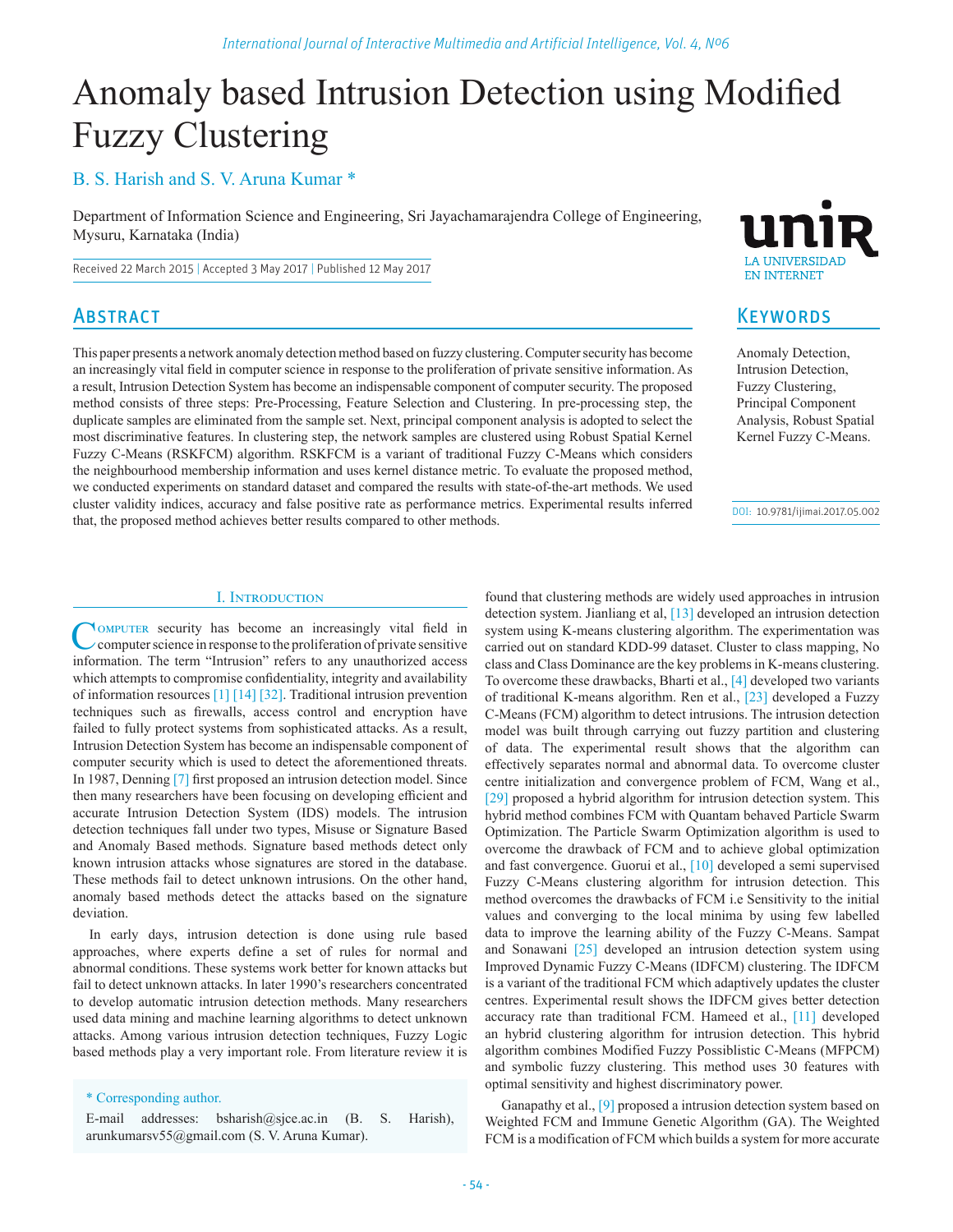attack detection. Immune GA improves the performance, probability of gaining the global optimal values and solves the high dimensionality problem. Khazaee and Rad [17] developed a novel method based on Fuzzy C-Means for improving the intrusion detection performance. The experiments were conducted on KDD Cup-99 dataset. Kumar et al., [19] developed a novel method of intrusion detection which involves fuzzy feature clustering. In this method fuzzy features clustering method is used to reduce the dimensionality of system calls. Pandeeswari and Kumar [21] developed hybrid detection system for cloud environment. This hybrid model works in three steps. In the first step, to improve the learning capability of ANN, fuzzy clustering is used. In the second step, various ANN modules are trained according to their cluster values. In the last step, fuzzy aggregation module is used to combine the results of various ANN.

Karthik and Nagappan [16] developed an intrusion detection system using Kernel Fuzzy C-Means and Bayesian Neural Network. This hybrid model consists of two step. In the first step, Fuzzy Bisector Kernel Fuzzy C-means is used to obtain the cluster centers. In the second step the centroids obtained from previous step are used for the learning of Bayesian network. The experiments were conducted on standard KDD Cup 99 Dataset. Rustam and Talita [24] proposed an intrusion detection algorithm based on Fuzzy Kernel C-Means (KFCM). Khazaee and Faez [18] developed an hybrid classification method for network intrusion detection. This hybrid model combines fuzzy clustering with multilayer perceptron neural network. Here training samples are initially clustered using fuzzy clustering and the inappropriate data will be detected and moved to another dataset. Further, Multilayer Perceptron will be trained using new labels. To classify outlier fuzzy ARTMAP neural network is employed. Surana., [27] developed an hybrid algorithm which combines Fuzzy C-Means and Neural Network for intrusion detection. This approach divides the training data into smaller groups using Fuzzy C-Means. Later, Neural Networks are trained using these subsets. Finally individual neural network results are aggregated. Kumar and Harish [2] proposed Robust Spatial Fuzzy C-Means algorithm which considers spatial information and uses kernel distance metric. Xie et al., [31] developed an intrusion detection using hybrid clustering method. This hybrid method is the combination of Fuzzy C-Means Clustering, Average Information Entropy, Support Vector Machine and Fuzzy Genetic algorithm.

It is evident from the above discussion that, the researchers have been attempting to come out with more efficient and robust intrusion detection techniques. Further, most of the existing methods are based on supervised and unsupervised learning approaches. Supervised learning requires a large volume of training samples and they fail to detect unknown attacks. On the other hand, unsupervised learning has got the advantage of detecting unknown attacks. On the contrary, the main limitations of the unsupervised learning are as follows: higher False Alarm Rate (FAR), fails to identify the specific type of attacks and worstly affected by curse of dimensionality. Further, most of the existing unsupervised methods uses euclidean as a distance metric. Unfortunately, euclidean metric is very sensitive to noise which results in degrading the system accuracy.

With this backdrop, to eliminate the above said problems in this paper, we present network anomaly detection method based on fuzzy clustering. The proposed method consists of three steps: Pre-Processing, Feature Selection and Clustering. To evaluate the proposed method, we conducted experiments on standard intrusion detection dataset and compared the results with other variants of FCM methods.

In summary, the main contributions of this paper are as follows:

• A Modified Fuzzy Clustering method (RSKFCM) for anomaly detection is presented. The method can also identify a specific type of attacks.

- To handle curse of dimensionality, we employed Principal Component Analysis (PCA) as feature selection method.
- To overcome the existing drawbacks of FCM methods, we considered neighborhood information which in turn reduces the false alarm rate and increases the system accuracy.
- We used Gaussian kernel as distance measure to compute the distance between cluster center and samples. The advantage of using Gaussian kernel is that it reduces the effect of noise.
- We validated the proposed method on standard intrusion dataset using four cluster validity functions, accuracy, and false alarm rate. Further, we also compared our results with the contemporary methods.

The rest of the paper is organized as follows: Section 2 presents details about the KDD Cup 99 Dataset. Traditional Fuzzy C-Means is presented in Section 3. Section 4 presents the proposed method. Experimental setup, dataset used for experimentation and results are presented in section 5. Conclusions are drawn in section 6.

#### II. KDD Cup 99 Dataset

Since 1999, Many researchers evaluated the intrusion detection models on the KDD Cup 99 dataset  $[26]$ . This dataset was originally created by 1998 DARPA intrusion detection evolution program. The dataset contains five and two millions of training and testing samples respectively. Each sample as a set of 41 features derived from each connection and a label which specifies connection as normal or attack. These 41 features can be categorized into 4 groups.

- Basic features: These features can be derived from packets header without inspecting the payload.
- Content features: These features contains the information present in the payload of the original TCP packets and extracted using domain knowledge.
- Time based Traffic features: These features contains the service information which inspect the connection in the past two seconds that have the same service as the current connections.
- Host based Traffic features: These features examine the connections which established in the past two seconds and which have the same destination host as the current connections.

The dataset contains 21 different types of attacks which can be categorized into 4 types.

- Denial of Service (DoS): Attacker tries to forbid the legitimate users from utilizing the requested services/resources
- Probe (PRB): Attackers attempt to gain information about the target host.
- Remote to Local (R2L): Attackers do not have the account in victim computer, so they try to get access to the computer.
- User to Root (U2R): Unauthorized user tries to gain access to local super user(root) through the network.

## III. Traditional Fuzzy C-Means

Fuzzy C-Means clustering algorithm is based on the traditional fuzzy set which was proposed by Bezdek [3]. FCM is the improvement of K-means algorithm which groups the data points based on the membership value. In FCM, the membership of a data point depends on the similarity of the data point to a particular class relative to all

other class. Let  $X = \{x_1, \ldots, x_i, \ldots, x_n\}$  be the *N* data points and

 $V = {v_1, \ldots v_i, \ldots v_j}$  be the set of *c* centroids. FCM partitions *X* into *c* clusters by minimizing the objective function in (1).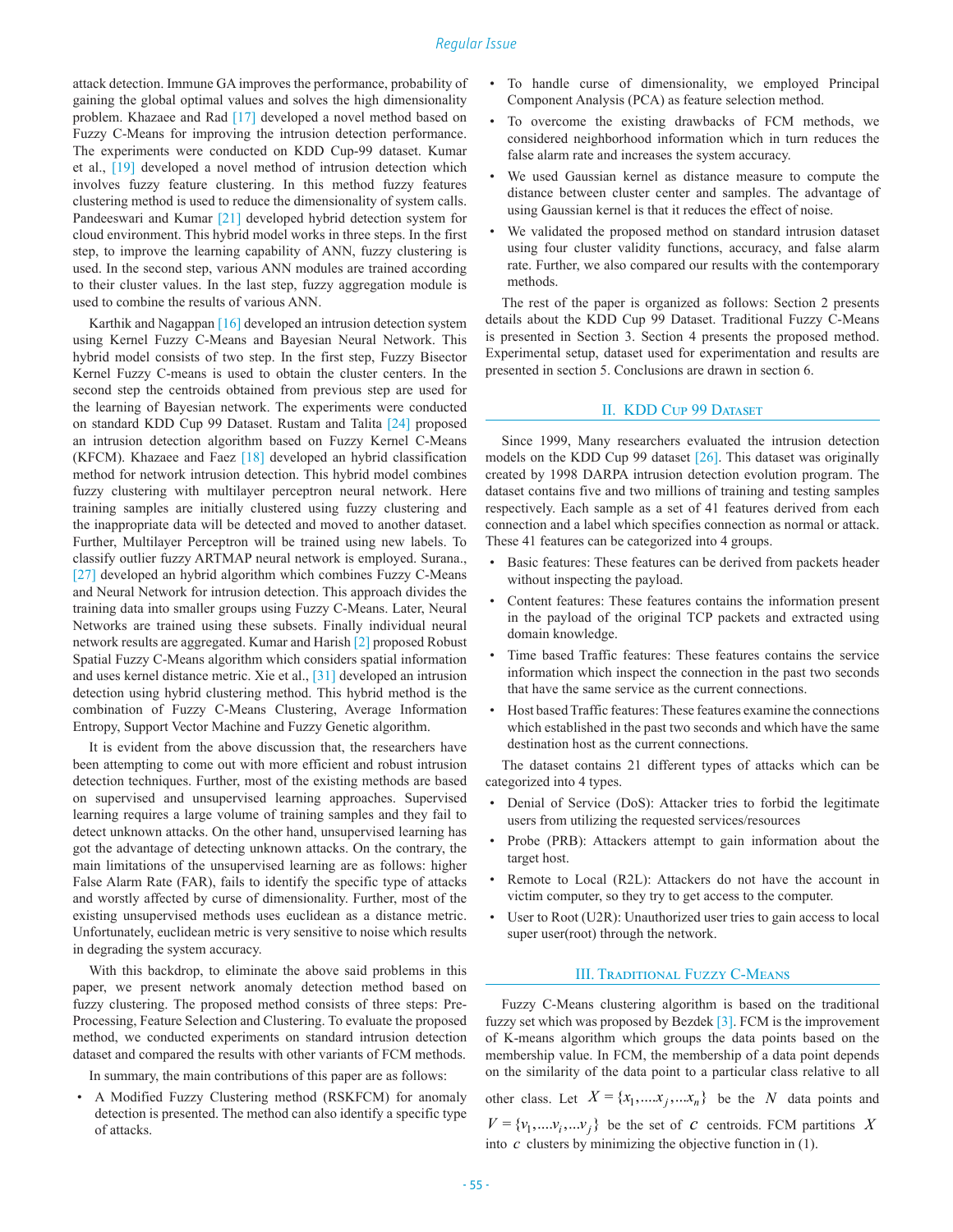$$
J = \sum_{j=1}^{N} \sum_{i=1}^{c} u_{ij}^{m} \|x_j - v_i\|^2
$$
 (1)

where  $u_{ij}$  is the degree of membership of  $x_j$  in the cluster i,  $v_i$  is the i<sup>th</sup> cluster center,  $\|\cdot\|$  is a distance metric and *m* is a constant which controls the fuzziness of the resulting partition. Using the Lagrangian method Bezdek derived two necessary condition for minimizing the objective function  $J$  as follows:

$$
u_{ij} = \frac{1}{\sum_{k=1}^{c} \left( \left\| \frac{x_j - v_i}{x_j - v_k} \right\| \right)^{\frac{1}{m-1}}}
$$
\n
$$
v_i = \frac{\sum_{j=1}^{N} u_{ij}^m x_j}{\sum_{j=1}^{N} u_{ij}^m}
$$
\n(2)

The Clustering process begins by randomly choosing the *c* cluster centers. Further, the membership are calculated based on the relative distance of data point  $x_j$  to the centroid  $v_i$  using equation (2). The data points which are close to centroids are assigned highest membership value, where as data points far from the centroids are assigned low membership value. After computing the membership of all the data points, the cluster centers are updated using equation (3). The clustering process stops when the successive difference of objective function is less than the pre defined threshold value ( $\varepsilon$ ).

#### IV. Proposed Method

The technique of fuzzy clustering has become very important in the application of intrusion detection. This is due to the large role of uncertainty nature of an attack. Motivated by this, in this paper we proposed fuzzy clustering based anomaly intrusion detection method. The proposed method consists of three steps: Pre-processing, Feature Selection and Clustering. Fig. 1 shows the block diagram of the proposed system.



Fig. 1. Block diagram of the Proposed System.

## *A. Pre-processing*

The pre-processing step is performed to make the dataset convenient to be use in the clustering step. The pre-processing will have great impact on the intrusion detection efficiency. In this step we performed two pre-processing steps that are: removing duplicate samples and filling missing values. Dataset contains a large number of duplicate samples. If the dataset contains duplicate samples, then clustering takes more time and also gives inefficient results. To achieve accurate results we removed duplicate samples from the dataset. To fill the missing values, first we divide the whole dataset according to their class and compute the mean value for each feature. Further the missing value is replaced with corresponding feature's mean value.

## *B. Feature Selection*

In this paper, we employed Principal Component Analysis (PCA)  $[12][15]$  to select the most discriminative features. PCA is a widely used feature selection method and it is based on linear transformation, which maps data from a high dimensional feature space to lower dimension. The first PCA as the highest contribution to the variance in the original dataset and each succeeding components have remaining variance as possible. The primary advantages of PCA are it is simple, non paramteric and it can preserve large percentage of the total variance with only a few components. Thus, these characteristics motivated us to adopt PCA for feature selection.

Let us consider a training network sample  $X = \{x_1, x_2, ... x_m\}$  and it has *n* user behaviour features  $F = \{f_1, \ldots, f_n\}$ . So, totally we have  $m \times n$  feature matrix. First we compute the mean of the observations X as follows:

$$
\mu = \begin{pmatrix} \overline{x}_1 \\ \overline{x}_2 \\ \vdots \\ \overline{x}_m \end{pmatrix}
$$
 (4)

Next we compute the covariance matrix i.e

$$
S = \frac{1}{n} \sum_{i=1}^{n} \Phi_i \Phi_i^T
$$
 (5)

where  $\Phi_i$  is the standard deviation which is computed as indicated in (6):

$$
\Phi_i = X - \mu \tag{6}
$$

 $\Phi_i^T$  is the transpose of the standard deviation.

Further, eigen value and corresponding eigen vector of the covariance matrix *S* is computed. Let  $\{(\lambda_1, \xi_1), \dots, (\lambda_k, \xi_k), \dots (\lambda_m, \xi_m)\}\)$  are *m* eigen values and corresponding eigen vectors pairs of the covariance matrix. Next, we choose  $k$  eigen vectors corresponding to the largest eigen values. Afterwards, we form  $m \times k$  matrix D, whose column consist the  $k$  eigen vectors. The representation of data by principal component consist of projecting the original data on to the *k* dimensional subspace  $h_k$  such that:

$$
Y_i = D^T \Phi_i = D^T (X - \mu)
$$
\n<sup>(7)</sup>

In the next step we employed the Robust Spatial Kernel FCM (RSKFCM) to cluster these reduced feature matrix.

### *C. Robust Spatial Fuzzy C-Means*

Traditional Fuzzy C-Means (FCM) leads to its non robust result mainly due to: not utilizing the neighbourhood information and use of Euclidean distance. To overcome these problems, Kumar and Harish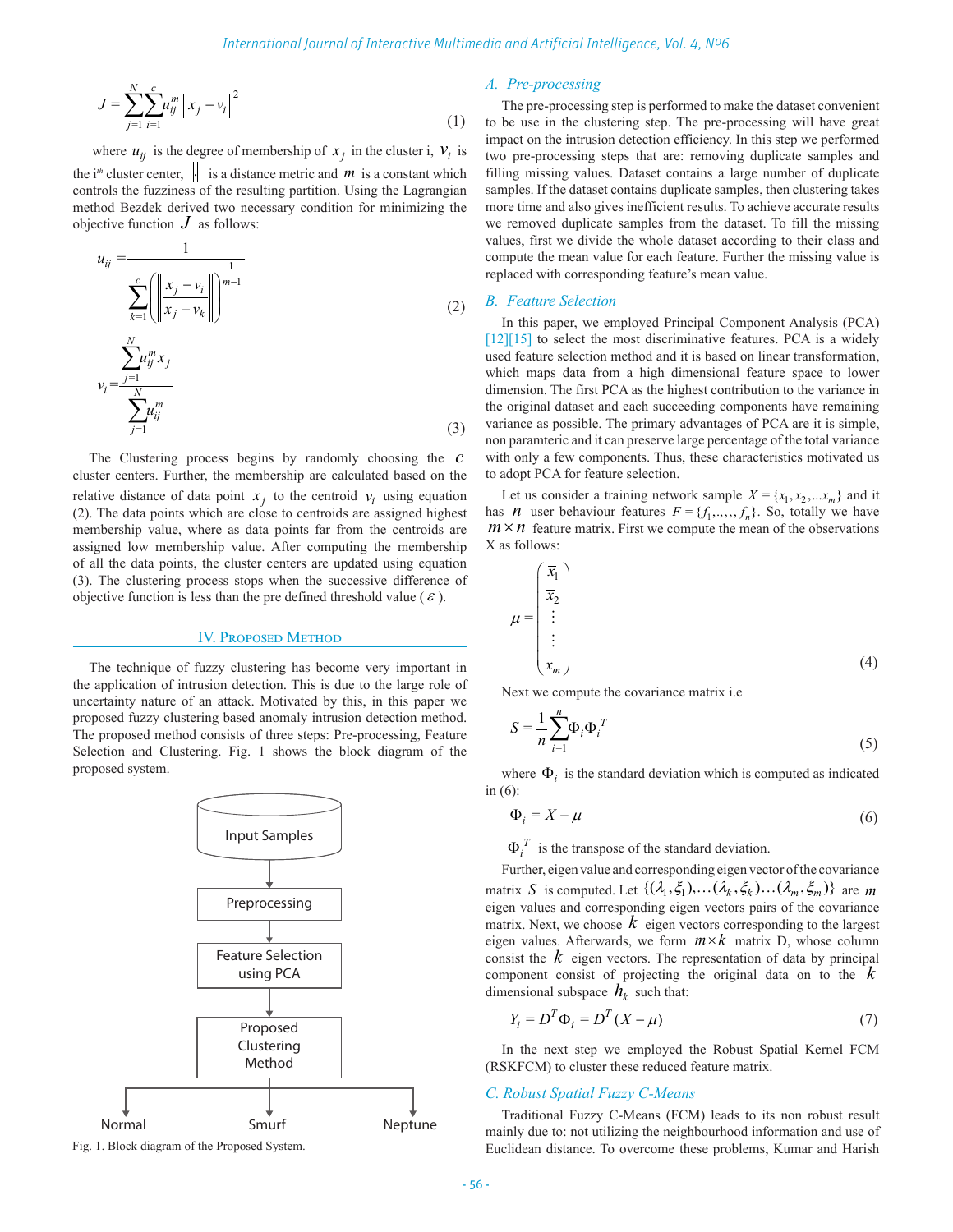#### *Regular Issue*

[2] proposed a Robust Spatial Kernel FCM (RSKFCM) technique. RSKFCM incorporates spatial information to the conventional FCM membership function and uses kernel distance metric. Experimental results reveal that, RSKFCM gives better clustering results than other FCM variants. Thus, inspired by the good performance presented in [2], we applied RSKFCM method to detect network anomalies.

The main aim of the RSKFCM is to minimize the following objective function *J* :

$$
J = \sum_{i=1}^{c} \sum_{j=1}^{N} w_{ij}^{m} \left\| \Phi(x_j) - \Phi(v_i) \right\|^2
$$
 (8)

Where  $\Phi$  is an implicit nonlinear map, and

$$
\left\| \Phi(x_j) - \Phi(v_i) \right\|^2 = K(x_j, x_j) + K(v_i, v_i) - 2K(x_j, v_i) \tag{9}
$$

Where  $K(x, y) = \Phi(x)^T \Phi(y)$  is an inner product kernel function. If

we adopt the Gaussian RBF kernel i.e  $K(x, y) = \exp \left( -\left\| x - y \right\|^2 / \sigma^2 \right),$ then  $K(x, x) = 1$ . The simplified objective function becomes :

$$
J = 2 \sum_{i=1}^{c} \sum_{j=1}^{N} w_{ij}^{m} \left( 1 - K(x_j, v_i) \right)
$$
 (10)

Where  $w_{ij}$  is the new membership function which combines traditional FCM membership function and neighbourhood membership function. The new membership value is computed as:

$$
w_{ij} = \frac{u_{ij}^p s_{ij}^q}{\sum_{k=1}^c u_{kj}^p s_{kj}^q}
$$
 (11)

Where  $u_{ii}$  is the Kernel FCM (KFCM) membership function and  $S_{ii}$ is the neighbourhood membership function. Kernel FCM is variant of the FCM, unlike in FCM it uses kernel function as distance metric. The membership function of KFCM is calculated as:

$$
u_{ij} = \frac{\left(1 - K(x_j, v_i)\right)^{-1/(m-1)}}{\sum_{k=1}^{c} \left(1 - K(x_j, v_k)\right)^{-1/(m-1)}}
$$
\n(12)

To compute the neighbourhood membership function, we calculated distance from each samples to other samples and considered *k* nearest samples. The neighbourhood memebrship function is defined as follows:

$$
s_{ij} = \sum_{k \in NK(x_j)} u_{ik} \tag{13}
$$

where  $NK(x_i)$  represents a array of *k* nearest samples from  $x_i$ . This spatial function represents the probability of sample  $x_j$  belongs to  $i^{th}$  cluster. In new membership function  $p$  and  $q$  parameters controls the relative importance of both functions.

The RSKFCM algorithm is carried out through an iterative optimization of the objective function shown in equation (10) with the update of membership value and cluster centers. The cluster centers are updated using equation (14):

$$
v_i = \frac{\sum_{j=1}^{N} w_{ij}^m K(x_j, v_i) x_j}{\sum_{j=1}^{N} w_{ij}^m K(x_j, v_i)}
$$
(14)

The clustering process stops when the successive difference of the objective function is less than the pre defined threshold value ( $\varepsilon$ ). The individual stages of Robust Spatial Kernel Fuzzy C-Means (RSKFCM) are described in Algorithm 1.

#### **Algorithm 1: RSKFCM Clustering Method**

**Input**: Intrusion Samples **Output**: Label

Initialize cluster centers,  $\mathcal E$ , m

**Repeat {**

**Step 1** Compute all membership values  $u_{ii}$  of each sample against centers as:

$$
u_{ij} = \frac{1}{\sum_{k=1}^{c} \left( \left\| \frac{x_j - v_i}{x_j - v_k} \right\| \right)^{\frac{1}{m-1}}}
$$
(15)

**Step 2** Compute the new membership value  $W_{ii}$  using equation (11)

**Step 3** Calculate the objective function J as follows:

$$
J = 2\sum_{i=1}^{c} \sum_{j=1}^{N} w_{ij}^{m} \left( 1 - K\left(x_j, v_i\right) \right)
$$
\n(16)

**Step 4** Calculate new cluster center values  $v_i$  according to expression in (17).

$$
v_i = \frac{\sum_{j=1}^{N} w_{ij}^m K(x_j, v_i) x_j}{\sum_{j=1}^{N} w_{ij}^m K(x_j, v_i)}
$$
(17)

Until  $\{J(i) - J(i-1)\} < \varepsilon$ 

#### V. Experimental Results

To evaluate the proposed method, we conducted experiments on EDA dataset [5]. This dataset is the variant of original KDD dataset. Since, in original KDD dataset smurf, neptune and normal traffic represents 99.3% of the total samples, EDA dataset contains only these three classes.

To handle categorical features, this dataset adds one dummy variable per category into the original KDD dataset, which in turn increases the feature size into 122.

The performance of the proposed method is evaluated using four cluster validity indices, accuracy and false positive rate. For all algorithms in comparison, we set the fuzzy co-efficient m to widely used value 2. All the cluster centers are initialized randomly. We set stopping criteria  $\mathcal{E} = 0.0001$ . We implemented and simulated all the algorithms with matlab2013.

#### *A. Evaluation using Cluster Validity Indices*

In this section we evalated performance of the propsoed method using four cluster validity indices. These cluster validity indices help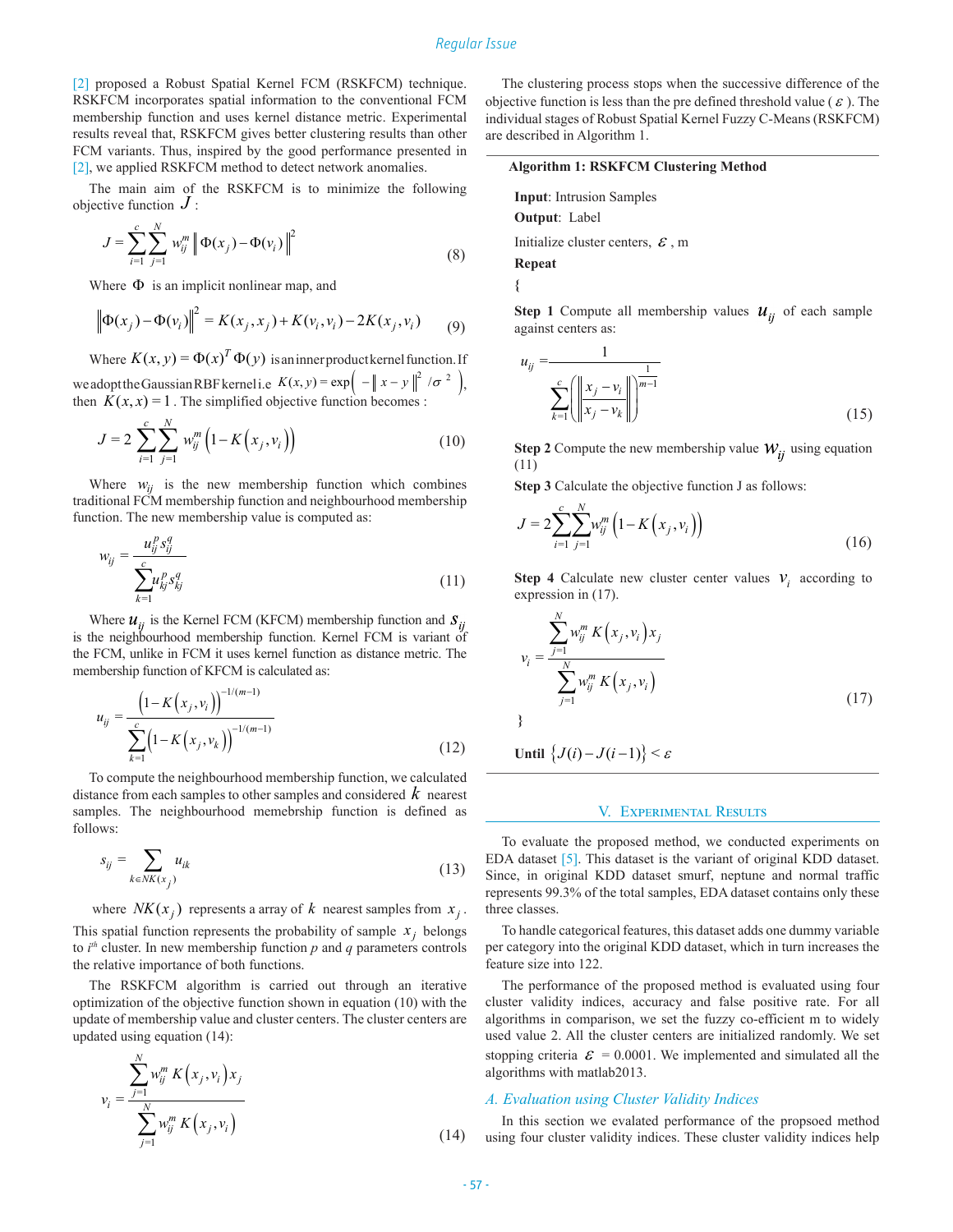to validate whether clustering method accurately presents the structure of the data set or not. Wide varieties of cluster validity indices are proposed in the literature. In this paper we have used four widely used cluster validity functions, namely Partition Coefficient  $(V_{pc})$ , Partition Entropy ( $V_{pe}$ ), Fukuyama-Sugeno function ( $V_{fs}$ ), and Xie-Beni function  $(V_{xb})$ .

Bezdek  $[20][22]$  proposed Partition Coefficient ( $V_{pc}$ ) and Partition Entropy  $(V_{pe})$  which uses only the membership values to evaluate the -cluster validity as indicated in (18) and (19):

$$
V_{pc}(U) = \frac{1}{n} \sum_{j=1}^{n} \sum_{i=1}^{c} u_{ij}^{m}
$$
 (18)

$$
V_{pe}(U) = \frac{1}{n} \sum_{j=1}^{n} \sum_{i=1}^{c} u_{ij}^{m} \log u_{ij}
$$
 (19)

The value of  $V_{pc}$  varies between  $\begin{bmatrix} 1 \\ c \end{bmatrix}$ , where c indicates the number of clusters. The value of  $V_{pe}$  ranges between  $\begin{bmatrix} 0, \log_a c \end{bmatrix}$  where c is the number of cluster and a is the base of the logarithm. When  $V_{pc}$ is maximal or  $V_{pe}$  is minimal, the optimal clusters are achieved.

The Fukuyama-Sugeno function  $(V_f)$  [8] is given by:

$$
V_{f_{\mathcal{S}}}(U, V; X) = \sum_{i=1}^{c} \sum_{j=1}^{n} u_{ij}^{m} \left( \left\| x_{j} - v_{i} \right\|^{2} - \left\| v_{i} - \overline{v} \right\|^{2} \right)
$$
(20)

where  $\sum_{i=1}^{k}$  $=\frac{1}{2}\sum_{i}^{c}v_{i}$ *i*  $v = -\frac{1}{c} \sum_{i=1}^{n} v_i$  $\bar{v} = \frac{1}{c} \sum_{i=1}^{c} v_i$ .  $V_{fs}$  uses both the membership information and input data. When  $V_{fs}$  value is minimum, the better clustering results are achieved.

The Xie-Beni function ( $V_{rb}$ ) function, which was initially proposed by Xie-Beni (XB) in [30] and modified by Pal and Bezdek in [18], is defined as indicated in equation (21):

$$
V_{xb}(U) = \frac{\sum_{i=1}^{c} \sum_{j=1}^{n} u_{ij}^{m} ||x_j - v_i||^2}{n \left( \min_{i \neq k} \left\{ ||v_i - v_k||^2 \right\} \right)}
$$
(21)

In  $V_{xb}$  the numerator indicates the compactness of the fuzzy partition and denominator indicates the strength of the separation between clusters. When  $V_{xb}$  is minimal, the best clustering result is achieved.

To evaluate the performance, we compared our proposed algorithm with traditional Fuzzy C-Means (FCM), Kernel FCM (KFCM) and Spatial FCM (SFCM) methods. Table I presents the performance comparison of the proposed method.

#### *B. Performance Comparison with State-of-the-art Methods*

We compared our proposed method with six unsupervised anomaly detection methods. The methods used in comparison are as follows: K-Means [28], Improved K-Means [28], K-Medoids [28], Expectation Maximization [28], Fuzzy C-Means [6], Fuzzy Rough Clustering [6]. We used accuracy and False positive rate as evaluation metrics. Fig. 2 shows the comparison of the proposed method with other methods using accuracy. Fig. 3 shows the comparison of the proposed method with other methods using False Positive Rate.

TABLE I Performance Comparison  $\mathbf{V}_{\mathbf{v}\mathbf{h}}$  $\mathbf{V}_{\mathbf{fs}}$  $\mathbf{V}_{\rm pe}$  $\mathbf{V}_{\mathbf{pc}}$ Method  $[1 \cdot 10^{-3}]$  $[-1.10^6]$ FCM 0.826 0.201 59.349 2.163 KFCM 0.847 0.196 53.821 2.263 SFCM 0.891 0.121 51.153 2.281



Fig. 2. Comparison of Accuracy.



Fig. 3. Comparison of False Positive Rate.

#### *C. Discussion*

In Table 1, Fig. 2 and Fig. 3 we can observe that our proposed method outperforms all other methods. As mentioned earlier, our proposed method uses neighborhood information and kernel distance metric. The other methods in comparison, cluster a given sample based on membership value or distance value. Whereas our proposed method considers neighborhood membership value along with the membership value of that sample. This neighborhood information increases the accuracy of the proposed method. On the other hand, other methods use Euclidean distance which is very sensitive to noise. Whereas our proposed method uses Gaussian kernel distance metric. This reduces the noise effect and in turn increases the accuracy.

#### VI. CONCLUSION

The existing computer security technologies fail to prevent the threats completely. As a result, Intrusion Detection System (IDS) becomes important component in network security. IDS reduces the manpower needed for monitoring and increases the detection efficiency. In this paper, we presented Fuzzy C-Means based intrusion detection system. Principal Component Analysis is employed to select the most discriminate features. Afterwards a Robust Spatial Kernel FCM is used to cluster the network samples. To evaluate the efficiency of the proposed method, we conducted experiments on standard dataset and compared the results with variants of traditional Fuzzy C-Means methods and other clustering methods. The results inferred that the